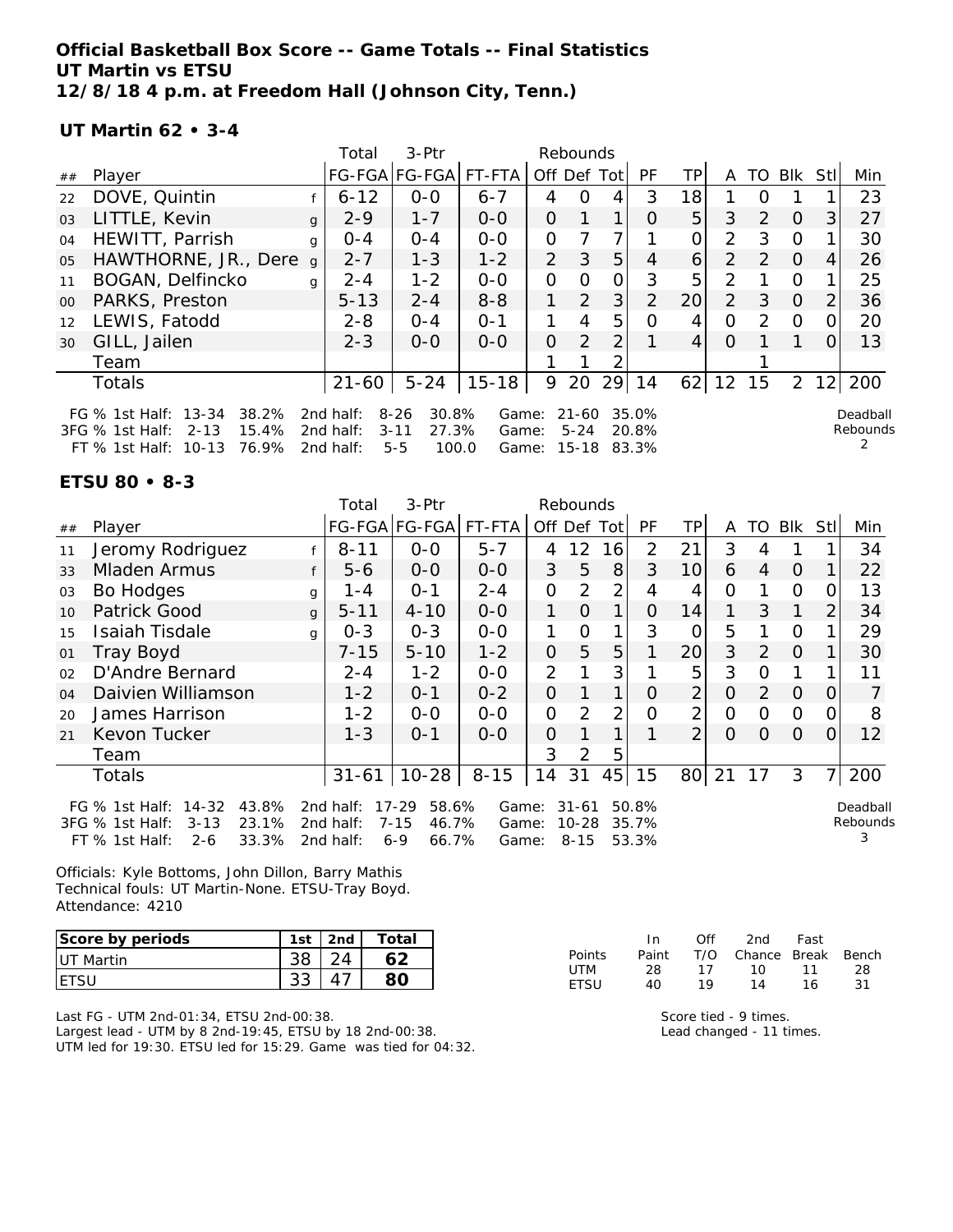#### **UT Martin vs ETSU 12/8/18 4 p.m. at Freedom Hall (Johnson City, Tenn.) 1st PERIOD Play-by-Play (Page 1)**

**Time Score Margin HOME/VISITOR**  $19:48$  0-2  $V<sup>2</sup>$  GOOD! LAYUP by DOVE, Quintin [PNT] 19:48 ASSIST by HAWTHORNE, JR., Dere 19:28 MISSED 3 PTR by Bo Hodges 19:28 REBOUND (DEF) by HEWITT, Parrish 19:18 0-5 V 5 GOOD! 3 PTR by HAWTHORNE, JR., Dere [FB] 19:18 ASSIST by HEWITT, Parrish 19:13 FOUL by BOGAN, Delfincko (P1T1) 18:56 2-5 V 3 GOOD! LAYUP by Mladen Armus [PNT] 18:50 TURNOVR by BOGAN, Delfincko 18:49 STEAL by Patrick Good 18:48 4-5 V 1 GOOD! LAYUP by Patrick Good [FB/PNT] 18:24 MISSED 3 PTR by BOGAN, Delfincko 18:24 REBOUND (DEF) by Jeromy Rodriguez 18:16 FOUL by BOGAN, Delfincko (P2T2) 18:16 SUB IN : PARKS, Preston 18:16 SUB OUT: BOGAN, Delfincko 18:02 6-5 H 1 GOOD! JUMPER by Mladen Armus [PNT] 17:38 FOUL by Jeromy Rodriguez (P1T1) 17:37 MISSED FT SHOT by HAWTHORNE, JR., Dere 17:37 REBOUND (OFF) by (DEADBALL) 17:37 6-6 T1 GOOD! FT SHOT by HAWTHORNE, JR., Dere 17:18 MISSED LAYUP by Bo Hodges 17:18 BLOCK by DOVE, Quintin 17:14 REBOUND (OFF) by Jeromy Rodriguez 17:12 8-6 H 2 GOOD! LAYUP by Jeromy Rodriguez [PNT]<br>17:10 FOUL by Mladen Armus (P1T2) FOUL by Mladen Armus (P1T2) 17:10 MISSED FT SHOT by DOVE, Quintin 17:10 REBOUND (OFF) by (DEADBALL) 17:10 8-7 H 1 GOOD! FT SHOT by DOVE, Quintin 16:51 10-7 H 3 GOOD! LAYUP by Jeromy Rodriguez [PNT] 16:51 ASSIST by Isaiah Tisdale 16:33 MISSED JUMPER by PARKS, Preston 16:33 REBOUND (DEF) by Jeromy Rodriguez 16:28 TURNOVR by Jeromy Rodriguez 16:27 STEAL by LITTLE, Kevin 16:23 MISSED 3 PTR by LITTLE, Kevin 16:23 REBOUND (DEF) by Mladen Armus 16:11 TURNOVR by Patrick Good 16:10 STEAL by LITTLE, Kevin 16:07 10-9 H 1 GOOD! LAYUP by PARKS, Preston [FB/PNT] 16:07 ASSIST by LITTLE, Kevin 15:48 TURNOVR by Patrick Good 15:47 STEAL by HAWTHORNE, JR., Dere 15:43 MISSED 3 PTR by LITTLE, Kevin 15:43 REBOUND (OFF) by HAWTHORNE, JR., Dere 15:42 MISSED LAYUP by HAWTHORNE, JR., Dere 15:41 REBOUND (OFF) by DOVE, Quintin<br>15:40 FOUL by Bo Hodges (P1T3) FOUL by Bo Hodges (P1T3) 15:39 TIMEOUT media 15:39 10-10 T 2 GOOD! FT SHOT by DOVE, Quintin 15:39 10-11 V 1 GOOD! FT SHOT by DOVE, Quintin 15:39 SUB IN : GILL, Jailen 15:39 SUB OUT: DOVE, Quintin 15:39 SUB IN : Daivien Williamson 15:39 SUB IN : Tray Boyd 15:39 SUB OUT: Bo Hodges 15:39 SUB OUT: Patrick Good 15:14 TURNOVR by Tray Boyd 15:00 MISSED LAYUP by GILL, Jailen 15:00 REBOUND (DEF) by Jeromy Rodriguez 14:47 MISSED 3 PTR by Isaiah Tisdale 14:47 REBOUND (OFF) by Mladen Armus 14:43 MISSED 3 PTR by Daivien Williamson 14:43 REBOUND (DEF) by GILL, Jailen 14:29 TURNOVR by HAWTHORNE, JR., Dere 14:27 STEAL by Isaiah Tisdale 14:24 MISSED LAYUP by Tray Boyd 14:24 REBOUND (OFF) by Jeromy Rodriguez 14:21 MISSED LAYUP by Jeromy Rodriguez **Time Score Margin HOME/VISITOR** 14:21 REBOUND (OFF) by Isaiah Tisdale 14:14 TURNOVR by Mladen Armus 14:14 SUB IN : LEWIS, Fatodd 14:14 SUB OUT: HAWTHORNE, JR., Dere 14:14 SUB IN : Patrick Good 14:14 SUB IN : James Harrison 14:14 SUB OUT: Isaiah Tisdale 14:14 SUB OUT: Mladen Armus 14:00 10-13 V 3 GOOD! JUMPER by LITTLE, Kevin 13:30 MISSED LAYUP by Jeromy Rodriguez 13:30 BLOCK by GILL, Jailen 13:28 REBOUND (OFF) by Jeromy Rodriguez 13:26 13-13 T 3 GOOD! 3 PTR by Tray Boyd 13:26 **ASSIST by Jeromy Rodriguez** 13:15 13-15 V 2 GOOD! LAYUP by GILL, Jailen [PNT] 13:15 ASSIST by LITTLE, Kevin 12:55 MISSED 3 PTR by Tray Boyd 12:55 REBOUND (DEF) by HEWITT, Parrish 12:47 MISSED LAYUP by PARKS, Preston 12:47 REBOUND (DEF) by Jeromy Rodriguez 12:41 FOUL by GILL, Jailen (P1T3) 12:41 MISSED FT SHOT by Daivien Williamson 12:41 REBOUND (OFF) by (DEADBALL) 12:41 MISSED FT SHOT by Daivien Williamson 12:41 REBOUND (DEF) by LEWIS, Fatodd 12:20 MISSED LAYUP by PARKS, Preston 12:20 BLOCK by Patrick Good 12:20 REBOUND (OFF) by (TEAM) 12:17 MISSED 3 PTR by LEWIS, Fatodd 12:17 REBOUND (DEF) by James Harrison 11:58 MISSED LAYUP by Tray Boyd 11:58 REBOUND (DEF) by GILL, Jailen 11:57 FOUL by Jeromy Rodriguez (P2T4) 11:57 TIMEOUT MEDIA 11:57 SUB IN : D'Andre Bernard 11:57 SUB IN : Bo Hodges 11:57 SUB OUT: Jeromy Rodriguez 11:57 SUB OUT: Tray Boyd 11:44 MISSED 3 PTR by HEWITT, Parrish 11:44 REBOUND (DEF) by Daivien Williamson 11:15 15-15 T4 GOOD! JUMPER by James Harrison [PNT] 11:15 ASSIST by D'Andre Bernard 11:00 TURNOVR by LEWIS, Fatodd 10:59 STEAL by D'Andre Bernard<br>10:56 17-15 H2 GOOD! LAYUP by Daivien \ GOOD! LAYUP by Daivien Williamson [FB/PNT] 10:56 **ASSIST by D'Andre Bernard**<br>10:35 17-17 T5 GOOD! JUMPER by LEWI 10:35 17-17 T 5 GOOD! JUMPER by LEWIS, Fatodd [PNT]<br>10:35 FOUL by D'Andre Bernard (P1T5) FOUL by D'Andre Bernard (P1T5) 10:35 MISSED FT SHOT by LEWIS, Fatodd 10:35 REBOUND (DEF) by D'Andre Bernard 10:35 SUB IN : HAWTHORNE, JR., Dere 10:35 SUB IN : DOVE, Quintin 10:35 SUB OUT: GILL, Jailen 10:35 SUB OUT: HEWITT, Parrish 10:35 SUB IN : Isaiah Tisdale 10:35 SUB OUT: Daivien Williamson 10:18 19-17 H 2 GOOD! JUMPER by Bo Hodges 10:01 TURNOVR by LITTLE, Kevin 09:40 MISSED JUMPER by Bo Hodges 09:40 REBOUND (OFF) by (TEAM) 09:38 SUB IN : Tray Boyd 09:38 SUB OUT: D'Andre Bernard 09:37 MISSED 3 PTR by Patrick Good 09:37 REBOUND (DEF) by (TEAM) 09:13 19-19 T 6 GOOD! JUMPER by DOVE, Quintin 09:13 ASSIST by LITTLE, Kevin 09:12 TIMEOUT 30sec<br>08:58 TURNOVR by Isaia TURNOVR by Isaiah Tisdale 08:56 STEAL by DOVE, Quintin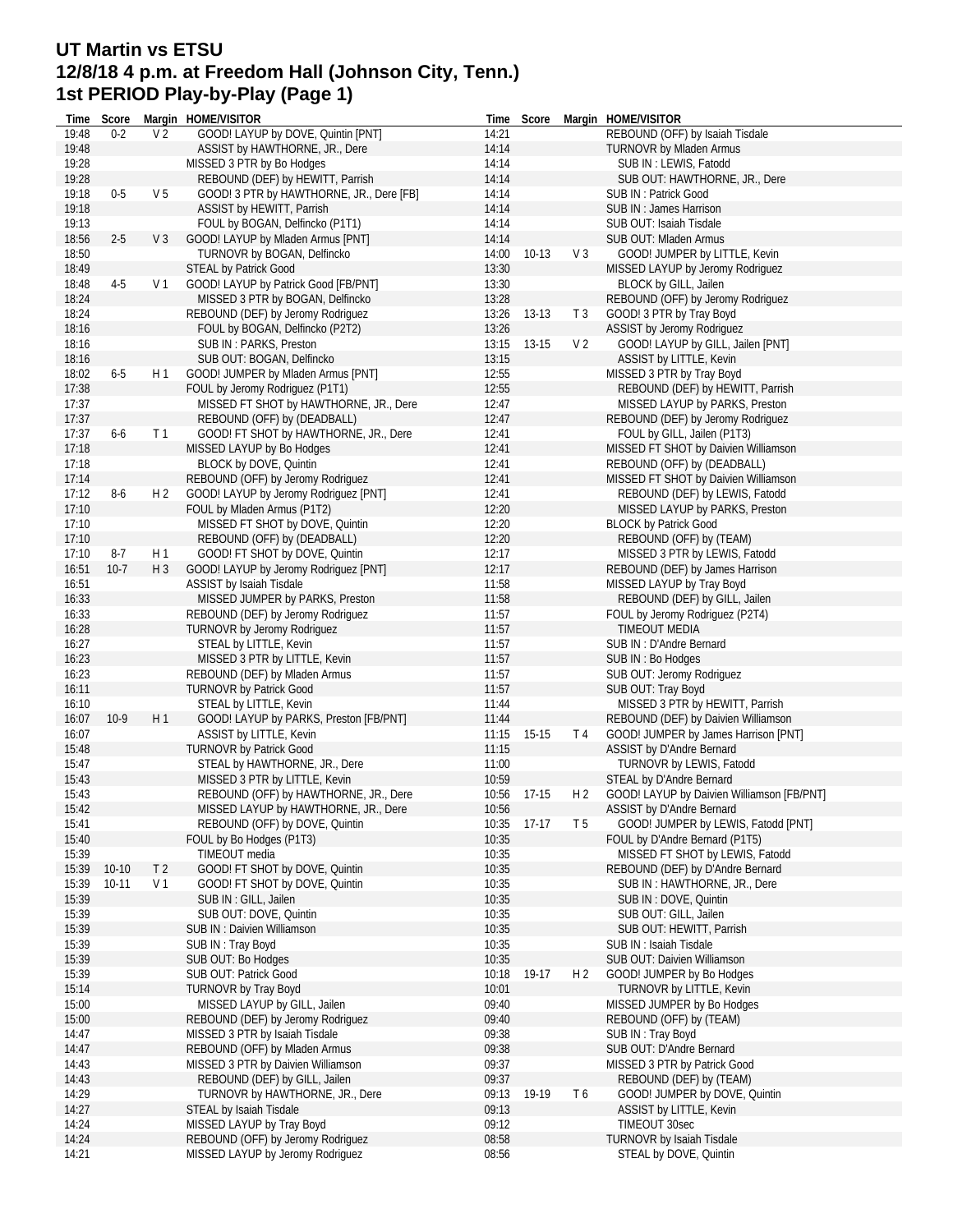# **UT Martin vs ETSU 12/8/18 4 p.m. at Freedom Hall (Johnson City, Tenn.) 1st PERIOD Play-by-Play (Page 2)**

| Time           | Score     |                | Margin HOME/VISITOR                      | Time  | Score     |                | Margin HOME/VISITOR |                            |                                      |                                        |       |       |
|----------------|-----------|----------------|------------------------------------------|-------|-----------|----------------|---------------------|----------------------------|--------------------------------------|----------------------------------------|-------|-------|
| 08:54          |           |                | MISSED LAYUP by DOVE, Quintin            | 03:33 | 29-33     | V 4            |                     |                            |                                      | GOOD! FT SHOT by DOVE, Quintin         |       |       |
| 08:54          |           |                | REBOUND (DEF) by (TEAM)                  | 03:33 | 29-34     | V <sub>5</sub> |                     |                            |                                      | GOOD! FT SHOT by DOVE, Quintin         |       |       |
| 08:36          |           |                | MISSED 3 PTR by Tray Boyd                | 03:33 |           |                |                     | SUB IN : D'Andre Bernard   |                                      |                                        |       |       |
| 08:36          |           |                | REBOUND (DEF) by LITTLE, Kevin           | 03:33 |           |                |                     | SUB OUT: Bo Hodges         |                                      |                                        |       |       |
| 08:20          |           |                | MISSED JUMPER by LEWIS, Fatodd           | 03:23 |           |                |                     |                            | <b>TURNOVR by Daivien Williamson</b> |                                        |       |       |
| 08:20          |           |                | REBOUND (DEF) by Tray Boyd               | 03:22 |           |                |                     |                            | STEAL by BOGAN, Delfincko            |                                        |       |       |
| 07:59          |           |                | MISSED JUMPER by James Harrison          | 03:10 |           |                |                     |                            | TURNOVR by LEWIS, Fatodd             |                                        |       |       |
| 07:59          |           |                | REBOUND (DEF) by LEWIS, Fatodd           | 03:02 |           |                |                     |                            | <b>TURNOVR by Daivien Williamson</b> |                                        |       |       |
| 07:53          | 19-21     | V <sub>2</sub> | GOOD! LAYUP by DOVE, Quintin [FB/PNT]    | 03:01 |           |                |                     |                            | STEAL by PARKS, Preston              |                                        |       |       |
| 07:53          |           |                | <b>ASSIST by PARKS, Preston</b>          | 02:59 | 29-36     | V <sub>7</sub> |                     |                            |                                      | GOOD! LAYUP by PARKS, Preston [FB/PNT] |       |       |
|                |           |                |                                          |       |           |                |                     |                            |                                      |                                        |       |       |
| 07:52          |           |                | TIMEOUT 30sec                            | 02:35 |           |                |                     |                            | TURNOVR by Jeromy Rodriguez          |                                        |       |       |
| 07:52          |           |                | SUB IN: HEWITT, Parrish                  | 02:35 |           |                |                     | SUB IN: Patrick Good       |                                      |                                        |       |       |
| 07:52          |           |                | SUB OUT: LEWIS, Fatodd                   | 02:35 |           |                |                     |                            | SUB OUT: Daivien Williamson          |                                        |       |       |
| 07:52          |           |                | SUB IN: Mladen Armus                     | 02:22 |           |                |                     |                            | MISSED LAYUP by DOVE, Quintin        |                                        |       |       |
| 07:52          |           |                | SUB IN : Jeromy Rodriguez                | 02:22 |           |                |                     |                            | BLOCK by Jeromy Rodriguez            |                                        |       |       |
| 07:52          |           |                | SUB OUT: James Harrison                  | 02:20 |           |                |                     |                            | REBOUND (DEF) by Tray Boyd           |                                        |       |       |
| 07:52          |           |                | SUB OUT: Bo Hodges                       | 02:15 | $31 - 36$ | V <sub>5</sub> |                     |                            |                                      | GOOD! LAYUP by Kevon Tucker [FB/PNT]   |       |       |
| 07:31          |           |                | <b>TURNOVR by Jeromy Rodriguez</b>       | 02:15 |           |                |                     | <b>ASSIST by Tray Boyd</b> |                                      |                                        |       |       |
| 07:29          |           |                | STEAL by HAWTHORNE, JR., Dere            | 01:51 |           |                |                     |                            | TURNOVR by PARKS, Preston            |                                        |       |       |
| 07:26          |           |                | MISSED 3 PTR by LITTLE, Kevin            | 01:50 |           |                |                     | STEAL by Tray Boyd         |                                      |                                        |       |       |
| 07:26          |           |                | REBOUND (OFF) by HAWTHORNE, JR., Dere    | 01:44 | 33-36     | V <sub>3</sub> |                     |                            |                                      | GOOD! LAYUP by Tray Boyd [FB/PNT]      |       |       |
| 07:22          | 19-23     | V <sub>4</sub> | GOOD! LAYUP by HAWTHORNE, JR., Dere [PNT | 01:31 |           |                |                     |                            |                                      | MISSED 3 PTR by HEWITT, Parrish        |       |       |
| 07:07          | $22 - 23$ | V 1            | GOOD! 3 PTR by Tray Boyd                 | 01:31 |           |                |                     |                            |                                      | REBOUND (OFF) by PARKS, Preston        |       |       |
| 07:07          |           |                | <b>ASSIST by Mladen Armus</b>            | 01:26 |           |                |                     |                            |                                      | MISSED LAYUP by PARKS, Preston         |       |       |
|                |           |                |                                          |       |           |                |                     |                            |                                      |                                        |       |       |
| 06:53          |           |                | MISSED 3 PTR by LITTLE, Kevin            | 01:26 |           |                |                     |                            |                                      | REBOUND (OFF) by LEWIS, Fatodd         |       |       |
| 06:53          |           |                | REBOUND (DEF) by Tray Boyd               | 01:23 | 33-38     | V <sub>5</sub> |                     |                            |                                      | GOOD! LAYUP by LEWIS, Fatodd [PNT]     |       |       |
| 06:46          | 25-23     | H <sub>2</sub> | GOOD! 3 PTR by Patrick Good [FB]         | 01:03 |           |                |                     |                            | MISSED 3 PTR by Tray Boyd            |                                        |       |       |
| 06:46          |           |                | <b>ASSIST by Tray Boyd</b>               | 01:03 |           |                |                     |                            |                                      | REBOUND (DEF) by LEWIS, Fatodd         |       |       |
| 06:23          |           |                | MISSED 3 PTR by PARKS, Preston           | 00:45 |           |                |                     |                            | MISSED 3 PTR by LEWIS, Fatodd        |                                        |       |       |
| 06:23          |           |                | REBOUND (OFF) by DOVE, Quintin           | 00:45 |           |                |                     |                            | REBOUND (DEF) by Tray Boyd           |                                        |       |       |
| 06:22          |           |                | FOUL by Mladen Armus (P2T6)              | 00:35 |           |                |                     |                            | MISSED LAYUP by D'Andre Bernard      |                                        |       |       |
| 06:22          |           |                | SUB IN: BOGAN, Delfincko                 | 00:35 |           |                |                     |                            |                                      | REBOUND (OFF) by D'Andre Bernard       |       |       |
| 06:22          |           |                | SUB OUT: LITTLE, Kevin                   | 00:29 |           |                |                     |                            | MISSED 3 PTR by D'Andre Bernard      |                                        |       |       |
|                |           |                |                                          |       |           |                |                     |                            |                                      |                                        |       |       |
|                |           |                |                                          |       |           |                |                     |                            |                                      |                                        |       |       |
| 06:22          |           |                | SUB IN: James Harrison                   | 00:29 |           |                |                     |                            |                                      | REBOUND (DEF) by LEWIS, Fatodd         |       |       |
| 06:22          |           |                | SUB OUT: Mladen Armus                    | 00:01 |           |                |                     |                            | MISSED 3 PTR by LEWIS, Fatodd        |                                        |       |       |
| 06:11          | $25 - 25$ | T <sub>7</sub> | GOOD! LAYUP by DOVE, Quintin [PNT]       | 00:01 |           |                |                     |                            |                                      | REBOUND (OFF) by DOVE, Quintin         |       |       |
| 06:11          |           |                | ASSIST by HAWTHORNE, JR., Dere           | 00:00 |           |                |                     |                            | SUB OUT: PARKS, Preston              |                                        |       |       |
| 05:51          | $27 - 25$ | H <sub>2</sub> | GOOD! JUMPER by Jeromy Rodriguez [PNT]   | 00:00 |           |                |                     |                            | SUB OUT: LEWIS, Fatodd               |                                        |       |       |
| 05:42          |           |                | FOUL by Isaiah Tisdale (P1T7)            |       |           |                |                     |                            |                                      |                                        |       |       |
| 05:42          | $27 - 26$ | H1             | GOOD! FT SHOT by PARKS, Preston          |       |           |                |                     | In                         | Off                                  | 2nd                                    | Fast  |       |
| 05:42          | $27-27$   | T8             | GOOD! FT SHOT by PARKS, Preston          |       |           |                | 1st period-only     | Paint                      | T/O                                  | Chance                                 | Break | Bench |
| 05:42          |           |                | SUB IN : Bo Hodges                       |       |           |                | <b>UT Martin</b>    | 18                         | 10                                   | 8                                      | 9     | 17    |
| 05:42          |           |                | SUB OUT: James Harrison                  |       |           |                | <b>ETSU</b>         | 20                         | 6                                    | 5                                      | 11    | 14    |
| 05:19          |           |                | MISSED 3 PTR by Tray Boyd                |       |           |                |                     |                            |                                      |                                        |       |       |
|                |           |                |                                          |       |           |                |                     |                            |                                      |                                        |       |       |
| 05:19          |           |                | REBOUND (DEF) by HEWITT, Parrish         |       |           |                |                     |                            |                                      |                                        |       |       |
| 05:06          |           |                | MISSED JUMPER by DOVE, Quintin           |       |           |                |                     |                            |                                      |                                        |       |       |
| 05:06          |           |                | REBOUND (DEF) by Bo Hodges               |       |           |                |                     |                            |                                      |                                        |       |       |
| 04:57          |           |                | MISSED 3 PTR by Patrick Good             |       |           |                |                     |                            |                                      |                                        |       |       |
| 04:57          |           |                | REBOUND (DEF) by HEWITT, Parrish         |       |           |                |                     |                            |                                      |                                        |       |       |
| 04:47          |           |                | FOUL by Isaiah Tisdale (P2T8)            |       |           |                |                     |                            |                                      |                                        |       |       |
| 04:47          | 27-28     | V 1            | GOOD! FT SHOT by PARKS, Preston          |       |           |                |                     |                            |                                      |                                        |       |       |
| 04:47          | 27-29     | V <sub>2</sub> | GOOD! FT SHOT by PARKS, Preston          |       |           |                |                     |                            |                                      |                                        |       |       |
| 04:47          |           |                | <b>SUB IN: Daivien Williamson</b>        |       |           |                |                     |                            |                                      |                                        |       |       |
| 04:47          |           |                | SUB OUT: Isaiah Tisdale                  |       |           |                |                     |                            |                                      |                                        |       |       |
| 04:36          |           |                | FOUL by HAWTHORNE, JR., Dere (P1T4)      |       |           |                |                     |                            |                                      |                                        |       |       |
| 04:36          | 28-29     | V <sub>1</sub> | GOOD! FT SHOT by Bo Hodges               |       |           |                |                     |                            |                                      |                                        |       |       |
|                |           |                |                                          |       |           |                |                     |                            |                                      |                                        |       |       |
| 04:36<br>04:36 |           |                | MISSED FT SHOT by Bo Hodges              |       |           |                |                     |                            |                                      |                                        |       |       |
|                |           | V 4            | REBOUND (DEF) by PARKS, Preston          |       |           |                |                     |                            |                                      |                                        |       |       |
| 04:12          | 28-32     |                | GOOD! 3 PTR by PARKS, Preston            |       |           |                |                     |                            |                                      |                                        |       |       |
| 04:12          |           |                | ASSIST by BOGAN, Delfincko               |       |           |                |                     |                            |                                      |                                        |       |       |
| 04:04          |           |                | FOUL by HAWTHORNE, JR., Dere (P2T5)      |       |           |                |                     |                            |                                      |                                        |       |       |
| 04:04          |           |                | SUB IN : LEWIS, Fatodd                   |       |           |                |                     |                            |                                      |                                        |       |       |
| 04:04          |           |                | SUB OUT: HAWTHORNE, JR., Dere            |       |           |                |                     |                            |                                      |                                        |       |       |
| 03:43          |           |                | FOUL by PARKS, Preston (P1T6)            |       |           |                |                     |                            |                                      |                                        |       |       |
| 03:43          |           |                | TIMEOUT MEDIA                            |       |           |                |                     |                            |                                      |                                        |       |       |
| 03:43          |           |                | MISSED FT SHOT by Bo Hodges              |       |           |                |                     |                            |                                      |                                        |       |       |
| 03:43          |           |                | REBOUND (OFF) by (DEADBALL)              |       |           |                |                     |                            |                                      |                                        |       |       |
| 03:43          | 29-32     | $V_3$          | GOOD! FT SHOT by Bo Hodges               |       |           |                |                     |                            |                                      |                                        |       |       |
| 03:43          |           |                | SUB IN: Kevon Tucker                     |       |           |                |                     |                            |                                      |                                        |       |       |
| 03:43          |           |                | SUB OUT: Patrick Good                    |       |           |                |                     |                            |                                      |                                        |       |       |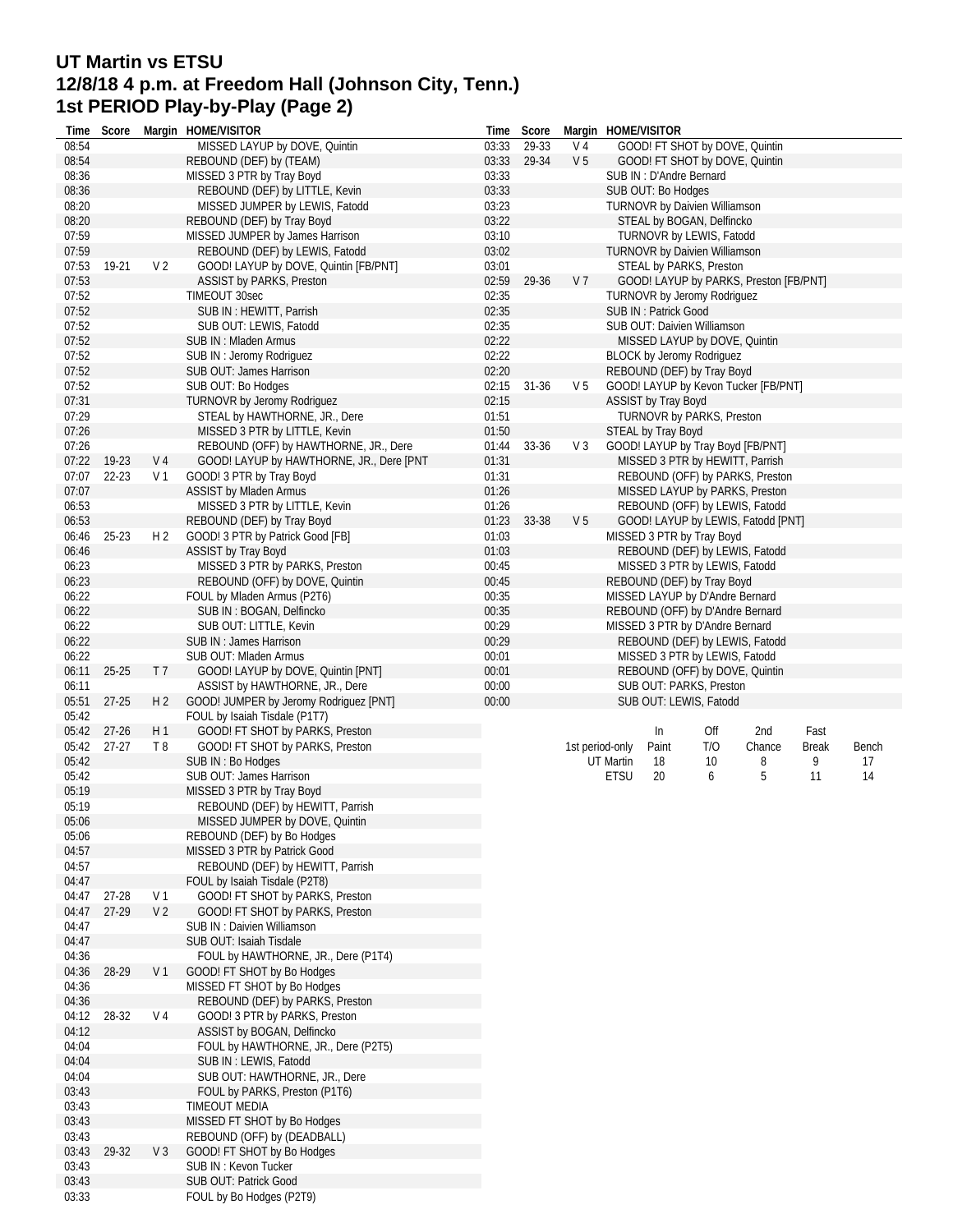# **UT Martin vs ETSU 12/8/18 4 p.m. at Freedom Hall (Johnson City, Tenn.) 2nd PERIOD Play-by-Play (Page 1)**

| Time           | Score     |                | Margin HOME/VISITOR                                        |                | Time Score |                | Margin HOME/VISITOR                                                  |
|----------------|-----------|----------------|------------------------------------------------------------|----------------|------------|----------------|----------------------------------------------------------------------|
| 20:00          |           |                | SUB OUT: LITTLE, Kevin                                     | 14:13          |            |                | REBOUND (DEF) by HEWITT, Parrish                                     |
| 00:00          |           |                | SUB IN : LITTLE, Kevin                                     | 13:59          |            |                | MISSED JUMPER by PARKS, Preston                                      |
| 20:00          |           |                | SUB IN: PARKS, Preston                                     | 13:59          |            |                | REBOUND (DEF) by Jeromy Rodriguez                                    |
| 19:48          |           |                | FOUL by Mladen Armus (P3T1)                                | 13:49          |            |                | MISSED 3 PTR by Kevon Tucker                                         |
| 19:45          | 33-40     | V 7            | GOOD! LAYUP by DOVE, Quintin [PNT]                         | 13:49          |            |                | REBOUND (OFF) by Patrick Good                                        |
| 19:45          |           |                | FOUL by Bo Hodges (P3T2)                                   | 13:33          | 46-46      | T9             | GOOD! LAYUP by Jeromy Rodriguez [PNT]                                |
| 19:45          | 33-41     | V8             | GOOD! FT SHOT by DOVE, Quintin                             | 13:33          |            |                | <b>ASSIST by Mladen Armus</b>                                        |
| 19:36          | $36 - 41$ | V <sub>5</sub> | GOOD! 3 PTR by Patrick Good                                | 13:17          |            |                | MISSED LAYUP by HAWTHORNE, JR., Dere                                 |
| 19:36          |           |                | ASSIST by Isaiah Tisdale                                   | 13:17          |            |                | REBOUND (DEF) by Kevon Tucker                                        |
| 19:24          |           |                | MISSED LAYUP by HAWTHORNE, JR., Dere                       | 13:10          |            |                | MISSED 3 PTR by Patrick Good                                         |
| 19:24<br>19:07 |           |                | REBOUND (DEF) by Bo Hodges<br>MISSED 3 PTR by Patrick Good | 13:10<br>13:00 |            |                | REBOUND (DEF) by HAWTHORNE, JR., Dere<br>FOUL TECHNCL by Tray Boyd   |
| 19:07          |           |                | REBOUND (OFF) by Mladen Armus                              | 13:00          |            |                | FOUL by Tray Boyd (P1T4)                                             |
| 19:05          |           |                | FOUL by DOVE, Quintin (P1T1)                               | 13:00          | 46-47      | V 1            | GOOD! FT SHOT by PARKS, Preston                                      |
| 19:02          |           |                | TURNOVR by Mladen Armus                                    | 13:00          | 46-48      | V <sub>2</sub> | GOOD! FT SHOT by PARKS, Preston                                      |
| 18:44          |           |                | MISSED JUMPER by DOVE, Quintin                             | 13:00          |            |                | SUB IN : LEWIS, Fatodd                                               |
| 18:44          |           |                | REBOUND (DEF) by Jeromy Rodriguez                          | 13:00          |            |                | SUB OUT: HAWTHORNE, JR., Dere                                        |
| 18:29          |           |                | FOUL by Bo Hodges (P4T3)                                   | 13:00          |            |                | SUB IN : Isaiah Tisdale                                              |
| 18:29          |           |                | TURNOVR by Bo Hodges                                       | 13:00          |            |                | SUB OUT: Tray Boyd                                                   |
| 18:29          |           |                | SUB IN: Tray Boyd                                          | 12:45          |            |                | MISSED 3 PTR by HEWITT, Parrish                                      |
| 18:29          |           |                | SUB OUT: Bo Hodges                                         | 12:45          |            |                | REBOUND (DEF) by Jeromy Rodriguez                                    |
| 18:07          | 36-44     | V8             | GOOD! 3 PTR by BOGAN, Delfincko                            | 12:29          |            |                | MISSED 3 PTR by Patrick Good                                         |
| 18:07          |           |                | ASSIST by DOVE, Quintin                                    | 12:29          |            |                | REBOUND (OFF) by (TEAM)                                              |
| 17:39          |           |                | FOUL by HEWITT, Parrish (P1T2)                             | 12:10          |            |                | TURNOVR by Jeromy Rodriguez                                          |
| 17:39          | 37-44     | V 7            | GOOD! FT SHOT by Jeromy Rodriguez                          | 12:09          |            |                | STEAL by LITTLE, Kevin                                               |
| 17:39          | 38-44     | V6             | GOOD! FT SHOT by Jeromy Rodriguez                          | 11:59          |            |                | TURNOVR by HEWITT, Parrish                                           |
| 17:14          |           |                | MISSED 3 PTR by HAWTHORNE, JR., Dere                       | 11:58          |            |                | STEAL by Jeromy Rodriguez                                            |
| 17:14          |           |                | REBOUND (DEF) by Jeromy Rodriguez                          | 11:55          | 49-48      | H1             | GOOD! 3 PTR by Patrick Good [FB]                                     |
| 17:01          |           |                | MISSED JUMPER by Mladen Armus                              | 11:55          |            |                | <b>ASSIST by Jeromy Rodriguez</b>                                    |
| 17:01          |           |                | REBOUND (DEF) by HEWITT, Parrish                           | 11:43          |            |                | FOUL by PARKS, Preston (P2T4)                                        |
| 16:52          |           |                | TURNOVR by HEWITT, Parrish                                 | 11:43          |            |                | TURNOVR by PARKS, Preston                                            |
| 16:38          |           |                | MISSED JUMPER by Jeromy Rodriguez                          | 11:43          |            |                | TIMEOUT media                                                        |
| 16:38          |           |                | REBOUND (OFF) by Mladen Armus                              | 11:43          |            |                | SUB IN: BOGAN, Delfincko                                             |
| 16:35          | 41-44     | V <sub>3</sub> | GOOD! 3 PTR by Tray Boyd                                   | 11:43          |            |                | SUB OUT: HEWITT, Parrish                                             |
| 16:35          |           |                | <b>ASSIST by Mladen Armus</b>                              | 11:43          |            |                | SUB IN : D'Andre Bernard                                             |
| 16:20          |           |                | MISSED LAYUP by PARKS, Preston                             | 11:43          |            |                | SUB IN: Tray Boyd                                                    |
| 16:20          |           |                | REBOUND (DEF) by Jeromy Rodriguez                          | 11:43          |            |                | SUB OUT: Kevon Tucker                                                |
| 16:02          |           |                | <b>TURNOVR by Patrick Good</b>                             | 11:43          |            |                | SUB OUT: Jeromy Rodriguez                                            |
| 16:00          |           |                | STEAL by HEWITT, Parrish                                   | 11:30          |            |                | <b>TURNOVR by Mladen Armus</b>                                       |
| 15:58          | 41-46     | V <sub>5</sub> | GOOD! LAYUP by PARKS, Preston [FB/PNT]                     | 11:29          |            |                | STEAL by PARKS, Preston                                              |
| 15:58          |           |                | ASSIST by HEWITT, Parrish                                  | 11:10          | 49-50      | V <sub>1</sub> | GOOD! LAYUP by GILL, Jailen [PNT]                                    |
| 15:37<br>15:37 |           |                | FOUL by DOVE, Quintin (P2T3)<br>TIMEOUT MEDIA              | 11:10<br>10:57 | 51-50      | H 1            | <b>ASSIST by PARKS, Preston</b><br>GOOD! LAYUP by Mladen Armus [PNT] |
| 15:37          |           |                | SUB IN : Kevon Tucker                                      | 10:57          |            |                | ASSIST by D'Andre Bernard                                            |
| 15:37          |           |                | SUB IN: James Harrison                                     | 10:45          | 51-53      | V <sub>2</sub> | GOOD! 3 PTR by PARKS, Preston                                        |
| 15:37          |           |                | SUB OUT: Mladen Armus                                      | 10:45          |            |                | ASSIST by BOGAN, Delfincko                                           |
| 15:37          |           |                | SUB OUT: Patrick Good                                      | 10:25          | 54-53      | H <sub>1</sub> | GOOD! 3 PTR by D'Andre Bernard                                       |
| 15:35          | 44-46     | V <sub>2</sub> | GOOD! 3 PTR by Tray Boyd                                   | 10:25          |            |                | ASSIST by Isaiah Tisdale                                             |
| 15:35          |           |                | ASSIST by Isaiah Tisdale                                   | 10:08          |            |                | MISSED 3 PTR by LEWIS, Fatodd                                        |
| 15:12          |           |                | MISSED JUMPER by DOVE, Quintin                             | 10:08          |            |                | REBOUND (DEF) by (TEAM)                                              |
| 15:12          |           |                | REBOUND (DEF) by Tray Boyd                                 | 10:08          |            |                | SUB IN : Jeromy Rodriguez                                            |
| 14:44          |           |                | MISSED JUMPER by Tray Boyd                                 | 10:08          |            |                | SUB OUT: Mladen Armus                                                |
| 14:44          |           |                | REBOUND (DEF) by HEWITT, Parrish                           | 09:46          |            |                | FOUL by BOGAN, Delfincko (P3T5)                                      |
| 14:34          |           |                | MISSED 3 PTR by HAWTHORNE, JR., Dere                       | 09:46          | 55-53      | H <sub>2</sub> | GOOD! FT SHOT by Tray Boyd                                           |
| 14:34          |           |                | REBOUND (DEF) by James Harrison                            | 09:46          |            |                | MISSED FT SHOT by Tray Boyd                                          |
| 14:29          |           |                | <b>TURNOVR by Tray Boyd</b>                                | 09:46          |            |                | REBOUND (OFF) by D'Andre Bernard                                     |
| 14:29          |           |                | STEAL by HAWTHORNE, JR., Dere                              | 09:46          |            |                | SUB IN: HAWTHORNE, JR., Dere                                         |
| 14:29          |           |                | TURNOVR by (TEAM)                                          | 09:46          |            |                | SUB OUT: LEWIS, Fatodd                                               |
| 14:29          |           |                | SUB IN: GILL, Jailen                                       | 09:43          | 57-53      | H 4            | GOOD! TIP-IN by D'Andre Bernard [PNT]                                |
| 14:29          |           |                | SUB OUT: BOGAN, Delfincko                                  | 09:31          |            |                | TURNOVR by GILL, Jailen                                              |
| 14:29          |           |                | SUB OUT: DOVE, Quintin                                     | 09:19          |            |                | MISSED 3 PTR by Patrick Good                                         |
| 14:29          |           |                | SUB IN : Mladen Armus                                      | 09:19          |            |                | REBOUND (DEF) by HAWTHORNE, JR., Dere                                |
| 14:29          |           |                | SUB IN: Patrick Good                                       | 09:09          |            |                | TURNOVR by LITTLE, Kevin                                             |
| 14:29          |           |                | SUB OUT: Isaiah Tisdale                                    | 09:09          |            |                | <b>TIMEOUT 30sec</b>                                                 |
| 14:29          |           |                | SUB OUT: James Harrison                                    | 09:09          |            |                | SUB IN : DOVE, Quintin                                               |
| 14:13          |           |                | MISSED JUMPER by Kevon Tucker                              | 09:09          |            |                | SUB OUT: GILL, Jailen                                                |
|                |           |                |                                                            | 09:02          | 60-53      | H 7            | GOOD! 3 PTR by Tray Boyd                                             |
|                |           |                |                                                            | 09:02<br>08:42 |            |                | ASSIST by Isaiah Tisdale                                             |
|                |           |                |                                                            | 08:42          |            |                | SUB IN : LEWIS, Fatodd<br>SUB OUT: HAWTHORNE, JR., Dere              |
|                |           |                |                                                            | 08:34          |            |                | FOUL by Isaiah Tisdale (P3T5)                                        |
|                |           |                |                                                            |                |            |                |                                                                      |